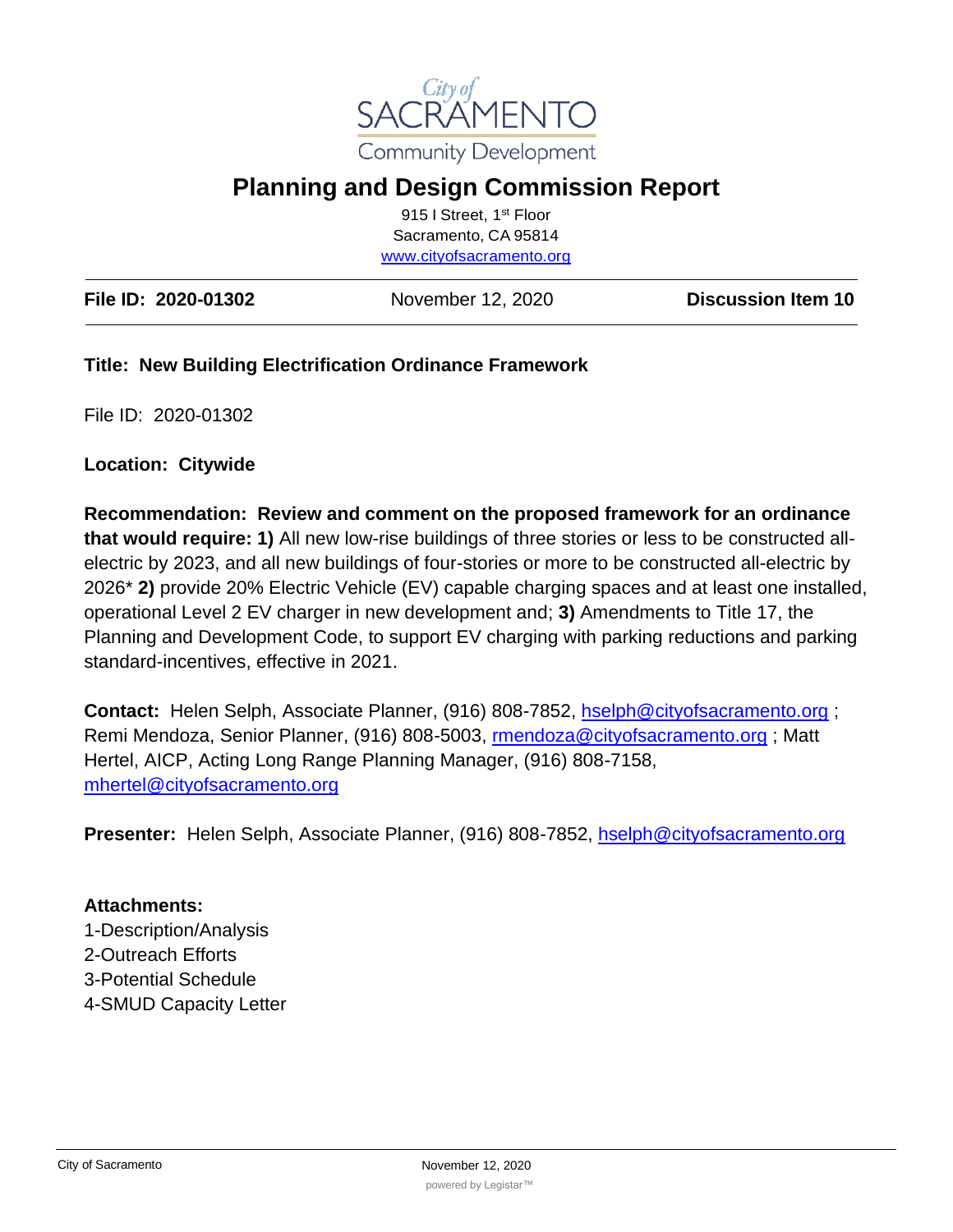\* *Provided that all-electric high-rise construction (four-stories or more) has been determined to be cost-effective, including the incremental costs of electrical infrastructure upgrades, and the technology has shown to be feasible.*  **Description/Analysis**

**Issue Detail:** On December 10, 2019 City Council declared a climate emergency and the City's intent to take bold and immediate action to address climate change (Resolution No. 2019-0465). On June 29, 2020, the Mayors' Commission on Climate Change (MCCC) unanimously adopted its final report for achieving carbon zero by 2045, with building electrification identified as necessary action. August 25, 2020, City Council directed staff to 1) begin the process of adopting an ordinance requiring all new low-rise construction to be allelectric by 2023; 2) to change the local building code to ensure that new infrastructure is EVcapable (Motion No. 2020-0226); and 3) bring forward a draft framework and timeline of a building electrification ordinance to the Law and Legislation Committee within 45 days.

Staff presented a draft building electrification ordinance framework to the Law and Legislation Committee on September 29, 2020. Committee members directed staff to explore the feasibility of also including in the building electrification ordinance, the MCCC recommendation to require all new buildings to be fully electric by 2026\*. Committee members also asked staff to explore the ability to move-up the implementation timeline for new building electrification and consider offering incentives for early implementation, while balancing the needs of the development community to adequately plan for the new mandate. Staff requests review and comment from the Planning and Design Commission on the proposed framework.

**Policy Considerations:** The 2035 General Plan includes the following key policies related to GHG emissions reduction.

- **ER 6.1.5 Community Greenhouse Gas Reductions .** The City shall reduce community GHG emissions by 15 percent below 2005 baseline levels by 2020 and strive to reduce community emissions by 49% percent and 83% percent by 2035 and 2050, respectively. *(RDR)*
- **ER 6.1.6 Municipal Greenhouse Gas Reductions .** The City shall maintain and implement its Phase 1 Climate Action Plan to reduce municipal GHG emissions by 22 percent below 2005 baseline level by 2020 and strive to reduce municipal emissions by 49 percent and 83 percent by 2035 and 2050, respectively. *(SO)*
- **ER 6.1.7 Greenhouse Gas Reduction in New Development .** The City shall reduce greenhouse gas emissions from new development by discouraging autodependent sprawl and dependence on the private automobile; promoting water conservation and recycling; promoting development that is compact, mixed use,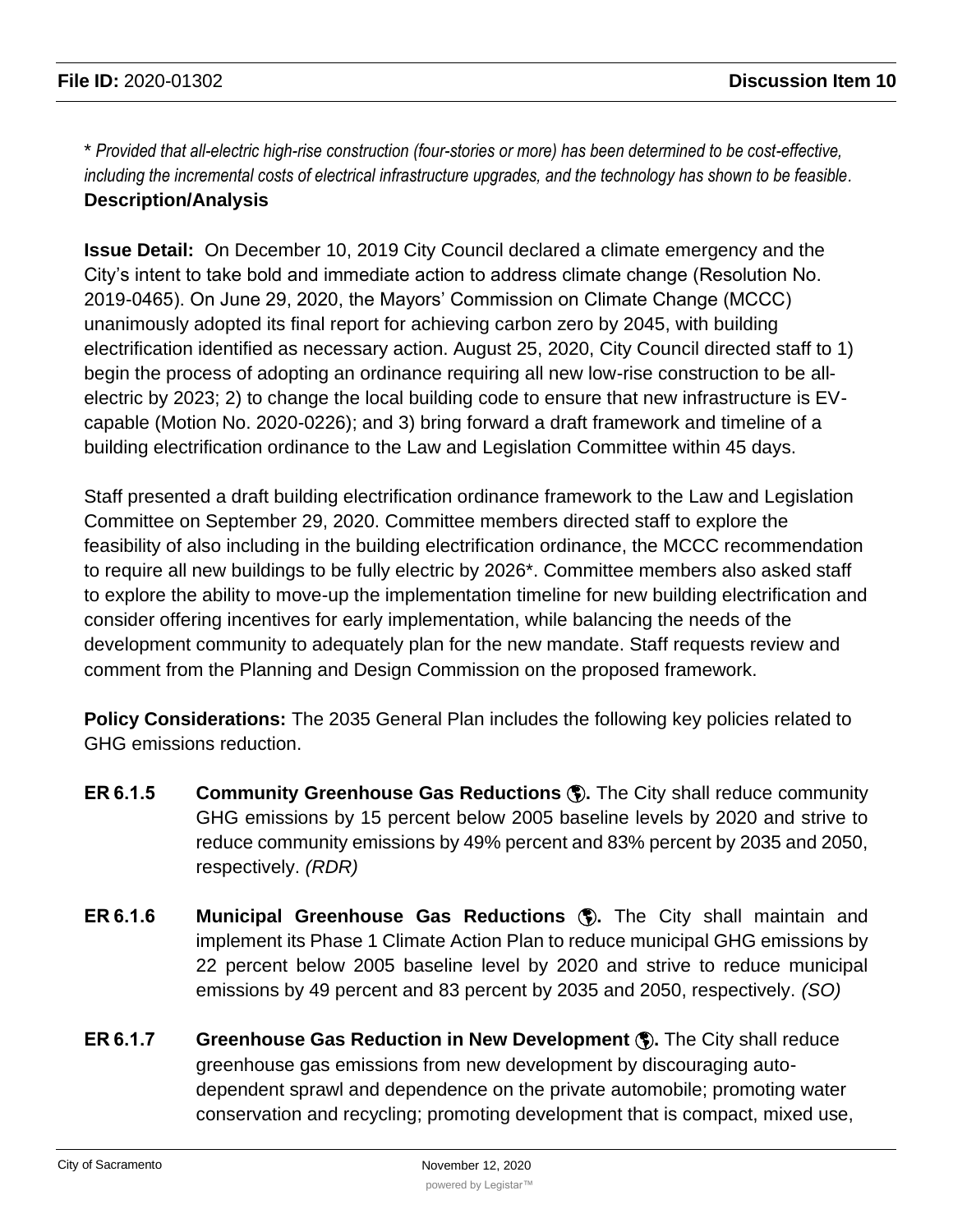pedestrian friendly, and transit oriented; promoting energy-efficient building design and site planning; improving the jobs/housing ratio in each community; and other methods of reducing emissions. (RDR)

**Equity Considerations**\*\***:** All-electric construction reduces the costs to build low-rise housing and may make low-rise housing more affordable. Cost-effectiveness studies for all-electric buildings demonstrate that the ratepayer utility costs for all-electric buildings are lower than those with gas appliances. Recent studies have found that natural gas stoves can cause indoor air quality to exceed outdoor air quality standards for  $NO<sub>2</sub>$  and CO. Facilitating the transition to EVs will also have significant air quality benefits by reducing smog from vehicles.

**Economic Impacts:** The economic impacts of passing an electrification ordinance would be reduced construction costs for residential development and increased demand for climatefriendly appliances. Cost-effectiveness studies indicate that all-electric construction is costeffective for all low-rise construction, and analysis by City staff indicate that all-electric low-rise construction is cost-effective for all development type scenarios studied except medium office. Even medium office is cost-effective when SMUD incentives are considered. City staff and SMUD will continue to engage stakeholders to share information and findings related to costeffectiveness.

**Environmental Considerations:** Review by the Planning and Design Commission is not itself a project under the California Environmental Quality Act (CEQA) because it is a request for input and recommendation as an administrative activity that will not result in any direct or indirect physical change in the environment. (CEQA guidelines section 15378(b)(5).) Environmental review pursuant to CEQA will be conducted prior to any adoption of the proposed ordinance.

**Sustainability:** It is anticipated that the proposed electrification ordinance will have a net positive environmental impact because it will reduce GHG emissions and other pollution associated with fossil fuel combustion from gas heating systems, stoves, water heaters, and other appliances. The electrification ordinance will also facilitate the transition to zeroemission vehicles (ZEVs), help improve air quality and further decarbonize Sacramento's economy. Electrifying buildings and the transportation sector are key strategies to achieve carbon neutrality and advance the recommendations from the Mayor's Commission on Climate Change.

**Commission/Committee Action:** On September 29, 2020 staff presented a draft building electrification ordinance framework to the Law and Legislation Committee.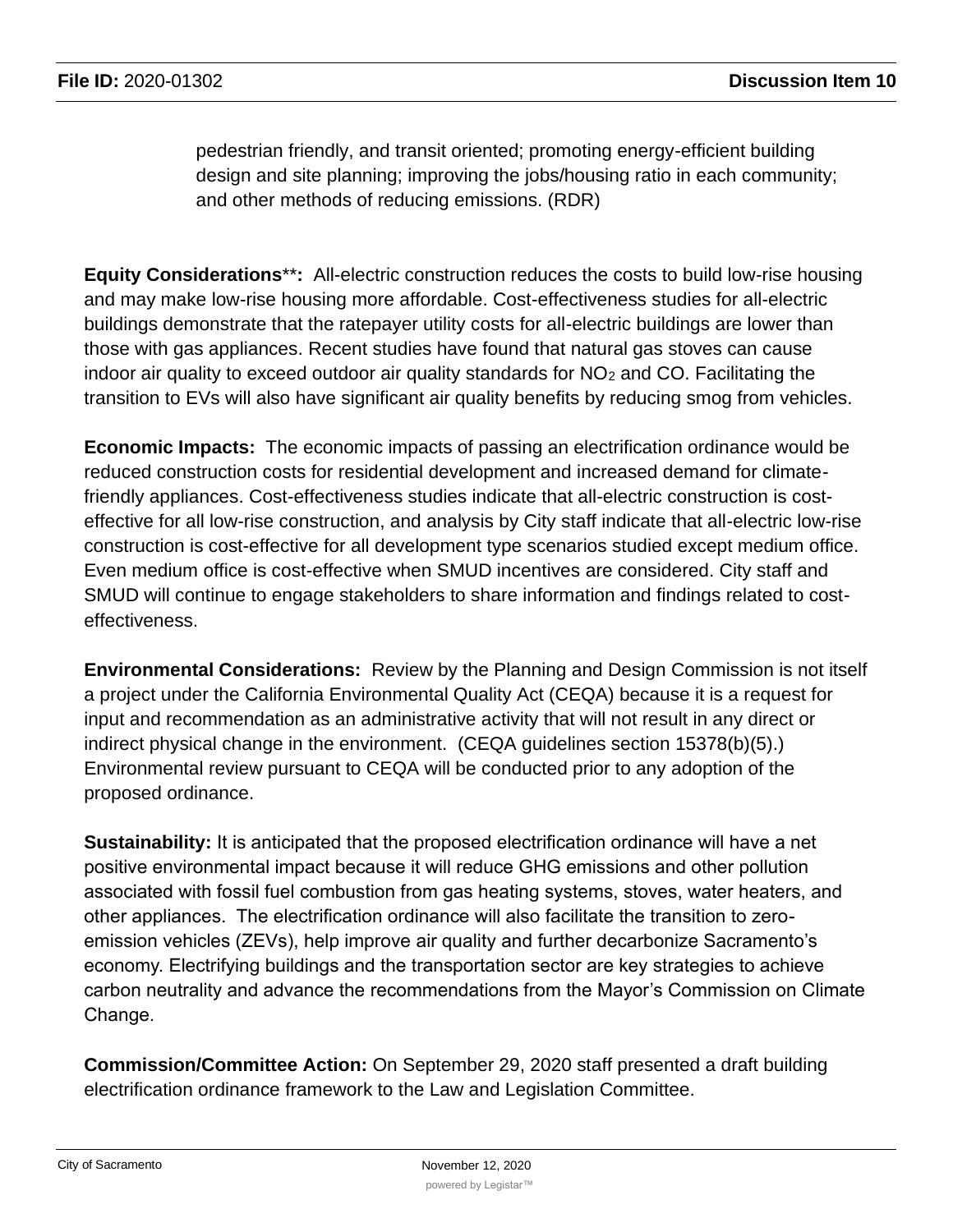\*\*The City's working definition for equity is: "Regardless of one's identities, equity is when all people have fair, just *treatment, access to the opportunities necessary to satisfy their essential needs, advance their well-being and achieve their full potential, while identifying and eliminating barriers that have prevented the full participation of some groups."*

**Recommended Framework for Electrification Ordinance:** 1) All new low-rise buildings of three stories or less to be constructed all-electric by 2023, and all new buildings of four-stories or more to be constructed all-electric by 2026\*; 2) provide 20% Electric Vehicle (EV) capable charging spaces and at least one installed, operational Level 2 EV charger in new development and; 3) Amendments to Title 17, the Planning and Development Code, to support EV charging with parking reductions and parking standard-incentives, effective in 2021.

\* *Provided that all-electric high-rise construction (four-stories or more) has been determined to be cost-effective, including the incremental costs of electrical infrastructure upgrades, and the technology has shown to be feasible.* 

The draft effective dates for electrification requirements are January 1, 2023 and January 1, 2026, respectively. These effective dates align with the anticipated effective date of the 2022 California Building Standards Code and the anticipated effective date of the 2025 California Building Standards Code. It is anticipated that complete building permit applications (including payment of all required fees) filed with and accepted by the City's Building Division prior to the effective date of January 1, 2023 or January 1, 2026 respectively, would not be subject to electrification requirements. The proposed effective dates are consistent with the Mayors' Commission on Climate Change recommendations and allow sufficient time for the development community to adequately plan for the new mandate.

During the transition period between the ordinance adoption date and effective date, the City's Planning and Building Divisions will conduct targeted outreach and educate potential development project applicants about the benefits of all-electric construction. The proposed framework includes a proposed amendment to the Planning and Development Code to go into effect with the adoption of the ordinance, that would incentivize EV charging stations prior to the effective date, by allowing the substitution of one EV charging station for 2 spaces or 10% of required on-site parking spaces (whichever is greater). Many projects within the SMUD service area have already voluntarily constructed all-electric buildings including 291 single-unit dwellings, 20 multi-unit dwellings and five commercial buildings. Many additional all-electric development projects are in the planning stages.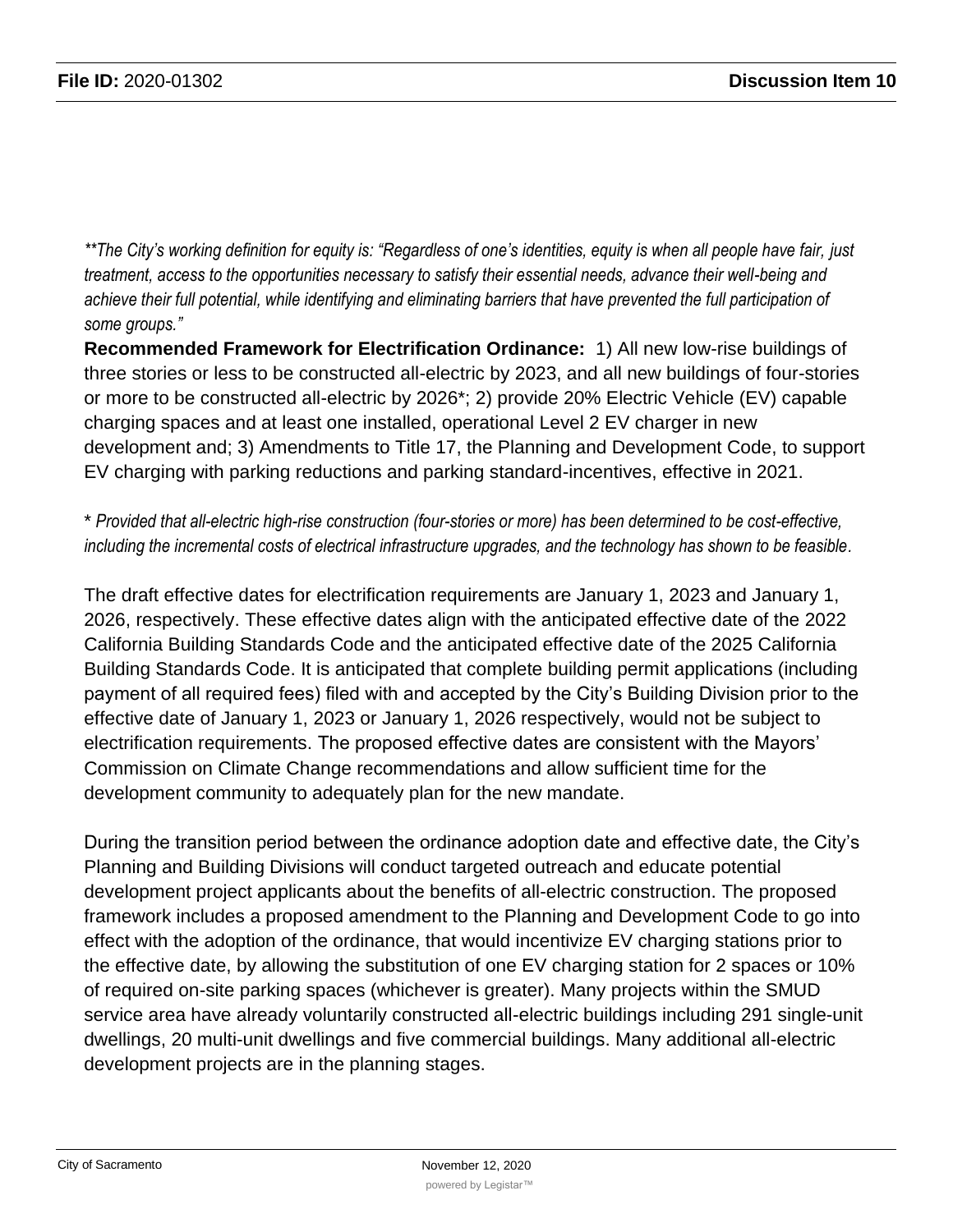**Rationale for Recommendation:** Council has declared a climate emergency and declared the City's intent to take bold and immediate action to address climate change. Staff are recommending the framework shown above, which is consistent with MCCC recommendations and Council direction, for the following reasons outlined below:

### Carbon Reductions

• The gap analysis of the draft measures and actions for the Climate Action and Adaptation Plan Update shows that there is still a gap of  $323,108$  MT CO<sub>2</sub>e that needs to be closed in order to meet the City's target of achieving carbon-neutral by 2045. Clean, electric energy can replace the primary contributors to carbon pollution. Systemic changes to the built environment must be made to meet the City target. The earlier the effective date, the greater the City's ability to successfully close the gap.

### Cost Savings

- All electric new construction provides significant cost benefits because it eliminates the need for gas infrastructure. The proposed action to pass an electrification ordinance for new low-rise construction is expected to reduce the cost of building low-rise residential housing and could result in more affordable single-family and multi-family low-rise housing.
- Retrofitting existing buildings can require significant upfront investment (even though they provide long-term cost savings). All-electric buildings will avoid construction of "stranded assets" (obsolete gas infrastructure and appliances) that will require significant retrofit cost in the future when gas infrastructure is removed to meet state and utility standards for carbon emission reduction.

### Public Health Benefits

• Recent studies have found that natural gas stoves can cause indoor air quality to exceed outdoor air quality standards for  $NO<sub>2</sub>$  and CO. All electric buildings are safer and avoid the destructive costs of residential fires started by gas as well as deaths and lifechanging injuries. The need to store and transport toxic flammable fossil fuels will be reduced. Facilitating the transition to EVs will also have significant air quality benefits by reducing smog from vehicles.

### Compliance with Current and Future State Mandates

• Beginning with Assembly Bill 32 (2006), the state has passed a number of laws and Executive Orders requiring carbon emissions to be significantly reduced in the state. Carbon emissions reductions to 1990 levels can only be achieved if each jurisdiction and community does its part to make transformative change to reduce greenhouse gas emissions.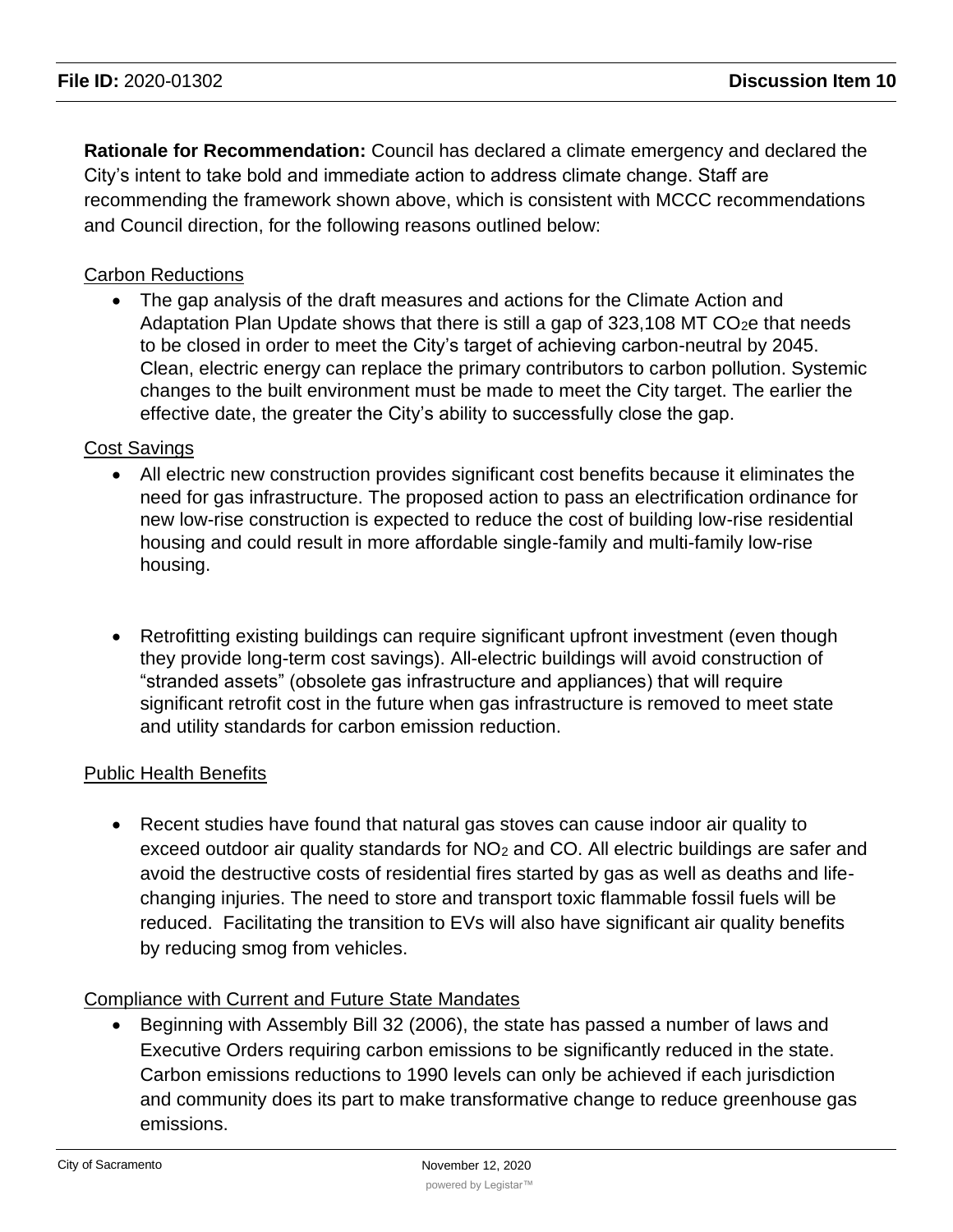- California's utilities are required to have an all renewable energy portfolio by 2045. In order to achieve this ambitious goal, collaboration from the cities and county within SMUD's service territory is paramount to reduce GHG emissions and provide the Sacramento region with clean energy, improved air quality, and continued affordable rates that benefit the entire community.
- Integrating all-electric standards and EV capability into one comprehensive ordinance provides a balanced, overall package with net cost savings for new development. New projects will be future-proofed with adequate electrical capacity, avoiding the need for future costly retrofits.
- Requiring installation of at least one Level 2 charger increases visibility of EV charging options to both developers and the public, while leaving the option to developers to determine the feasibility of installing additional EV supply equipment. Regardless, by requiring adequate electrical capacity upfront, the ordinance will avoid future retrofit costs for installation of EV chargers. Installing EV capable spaces during construction adds approximately \$800 per space. Recent studies have indicated that retrofitting that same space can cost approximately \$2,370 - \$3,700, depending on the number of spaces. Incorporating the infrastructure with initial construction can then yield savings of \$1,570 - \$2,900 per space. For most building types, the savings from building all-electric offsets the small added cost of additional EV infrastructure, providing overall cost savings in comparison to mixed-fuel construction.

**Financial Considerations:** The proposed ordinance is not anticipated to have a significant cost impact for the City. The Building Division will implement the new ordinance with existing staff resources.

**Local Business Enterprise (LBE):** Not Applicable.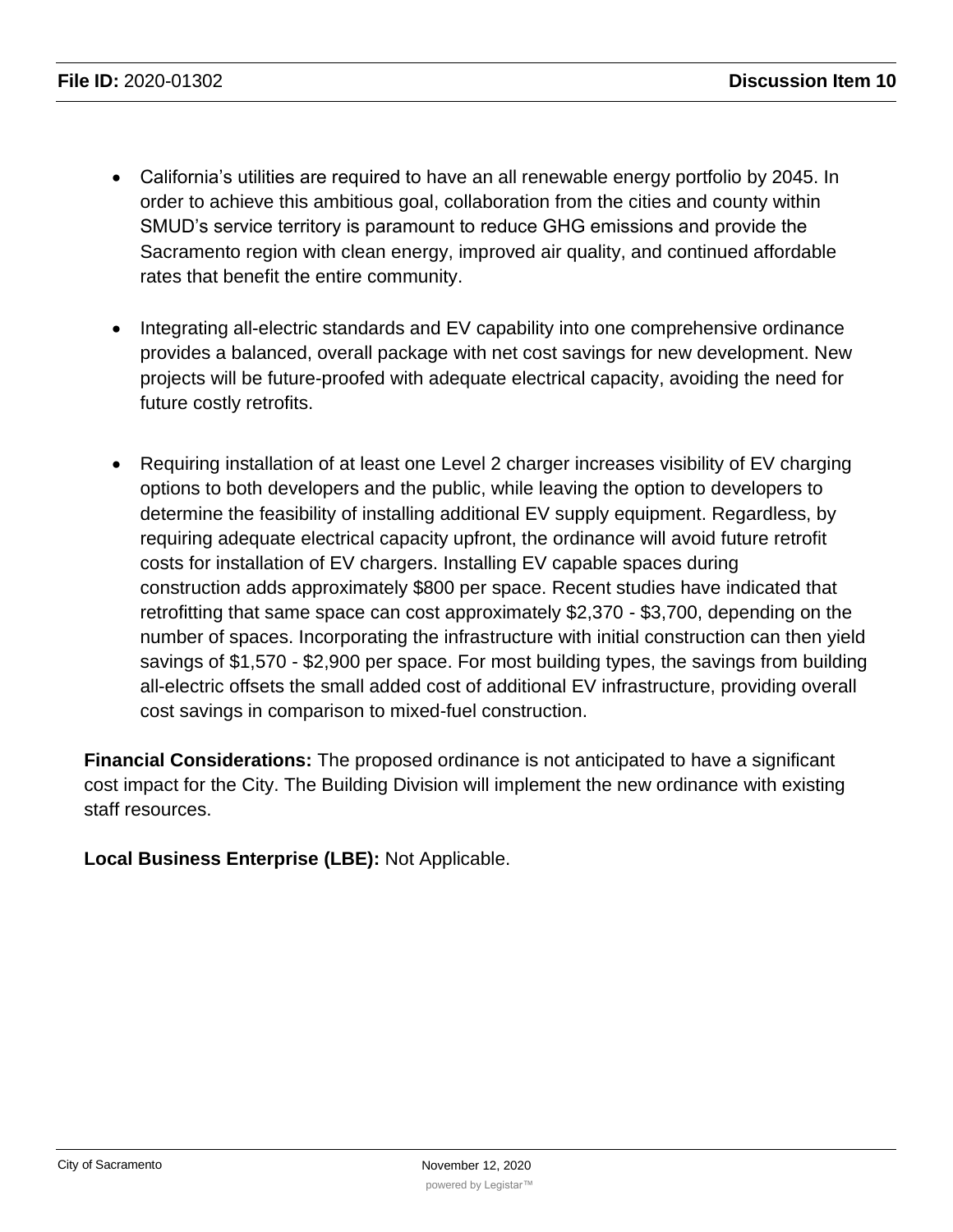### **Background**:

California has taken an aggressive stance to mitigate climate change at the state-level through the adoption of legislation and policies. The two major state GHG-related goals are established by Assembly Bill 32 and Senate Bill 32.

- AB 32 required state agencies to reduce statewide GHG emissions to 1990 levels by 2020.
- SB 32 requires a 40 percent reduction below 1990 levels by 2030.

Executive Order B-55-18 was signed by the Governor Brown in 2018. It sets a goal of achieving carbon neutrality as soon as possible, but no later than 2045, and maintaining neutrality thereafter. It also calls for 100 percent renewable energy by 2045.

In November 2018, Mayor Darrell Steinberg and West Sacramento Mayor Christopher Cabaldon launched the Mayors' Commission on Climate Change (MCCC) to develop recommendations for the cities of Sacramento and West Sacramento to achieve carbon zero by 2045. On June 29, 2020 the Mayors' Commission on Climate Change unanimously adopted its final report <https://www.lgc.org/wordpress/wp-content/uploads/2020/06/Mayors-Commission-on-Climate-Change-Final-Report.pdf> for achieving carbon zero by 2045 in Sacramento and West Sacramento. The MCCC recommendations included the following for electrification in new construction:

MCCC Built Environment Recommendation - Electrification in New Construction:

• Mandating all-electric construction to eliminate fossil-fuel use in new low-rise\* buildings by 2023 and all buildings by 2026\*\*. *(*\*Low-rise defined as under 4 stories. \*\*Provided that the costs to go all-electric are cost-effective including the incremental costs of electrical infrastructure upgrades and the technology has shown to be feasible.*)*

MCCC Mobility Recommendation - Zero-Emission Vehicles:

- Developing a comprehensive package of incentives, disincentives, and policies to encourage the adoption of zero-emission vehicles (ZEVs) so that:
	- 1. 70% of new vehicle registrations will be for ZEVs by 2030.
	- 2. All public, private, and shared fleets are fully electrified by 2045.

In coordination with the MCCC recommendations, the City is also in the process of updating the Sacramento Climate Action and Adaptation Plan (CAAP) to reduce community-wide greenhouse gas emissions to 40% below 1990 levels by 2030 and achieve carbon neutrality by 2045. It is anticipated that the draft CAAP will be available for public review in mid-2021.

Decarbonization through electrification is one of the City's key strategies for reducing greenhouse gas (GHG) emissions. Building code amendments are more effective and cost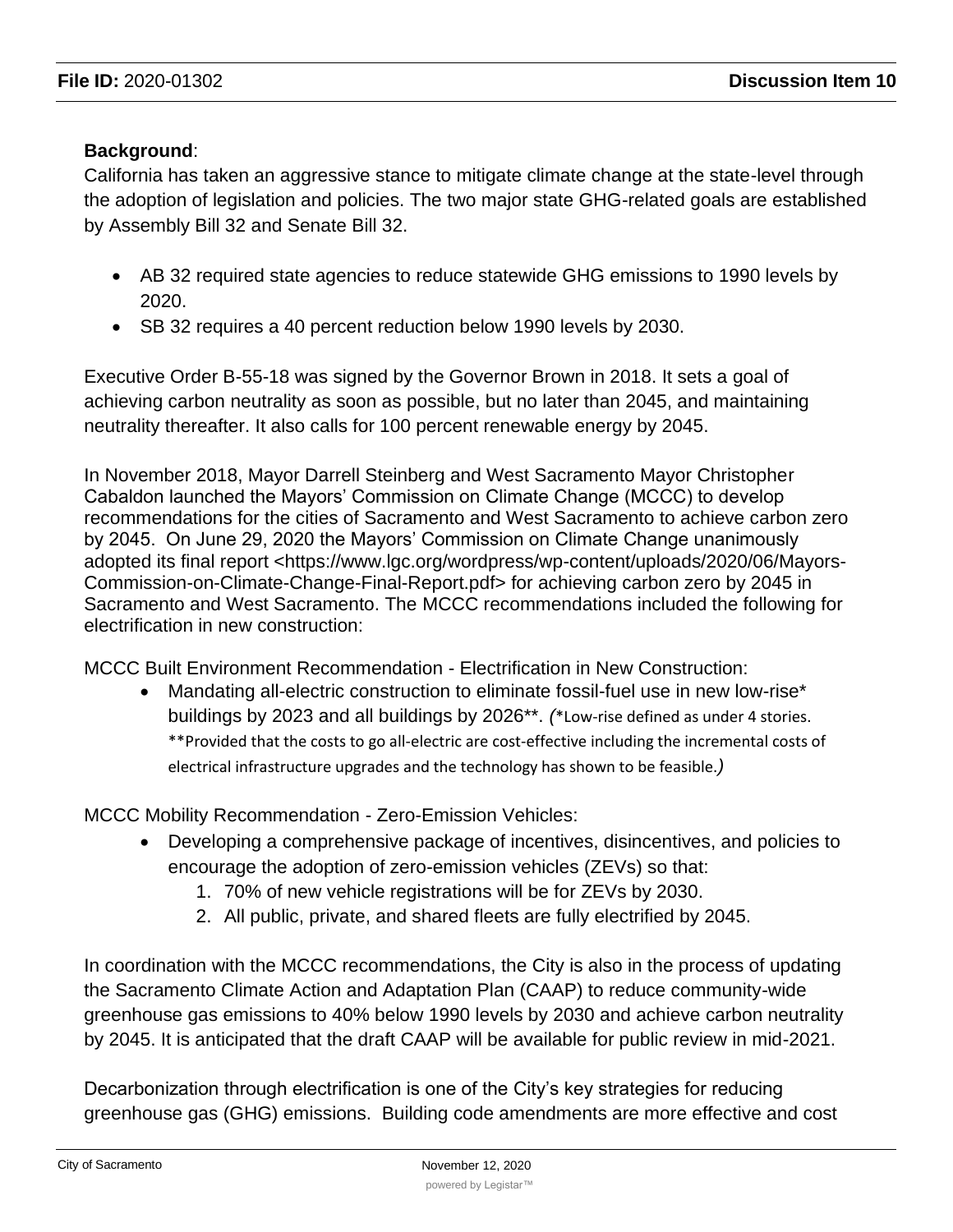efficient than other GHG reduction measures, so they are a logical first step. Sacramento is looking to be a regional and statewide leader in taking proactive steps to reduce the impact of climate change.

Following the passage of SB100, which mandates that California utilities provide carbonneutral electricity by 2045, local governments began passing ordinances that are variations on the theme of prohibiting fossil fuel energy sources in new construction.

As of September 1, 2020, thirty-three local governments in California have passed local government "decarbonization ordinances". Many of these are amendments to various parts of the California Building Standards Code for water and space heating systems, however some of them go as far as prohibiting natural gas infrastructure, and many of them have included addons such as solar and EV charging infrastructure requirements.

Cost-effectiveness studies indicate that all-electric construction is cost-effective for all low-rise construction, and analysis by City staff indicate that all-electric low-rise construction is costeffective for all development type scenarios studied except medium office. Even medium office is cost-effective when SMUD incentives are considered. Avoiding the cost of gas infrastructure provides significant savings, and most electric appliances have similar or lower operating costs compared to natural gas appliances. Cost-effectiveness studies for high-rise development are anticipated in the near future.

Adding EV capacity requirements in new construction is also cost effective when compared to the cost of retrofitting to add EV capacity later. Installing EV capable spaces during construction adds approximately \$800 per space. Recent studies have indicated that retrofitting that same space can cost approximately \$2,370 - \$3,700, depending on the number of spaces. Incorporating the infrastructure with initial construction can then yield savings of \$1,570 - \$2,900 per space. For most building types, the savings from building all-electric offsets the small added cost of additional EV infrastructure, providing overall cost savings in comparison to mixed-fuel construction.

SMUD territory is one of the best locations in the country to go all-electric because SMUD offers excellent incentives, reliable electrical service, and maintains lower over-all energy rates than most utilities. SMUD's Integrated Resource Plan (or 2040 Energy Plan) was adopted by the California Energy Commission in December 2019 and sets a target of achieving net zero greenhouse emissions by 2040. The plan relies on a combination of measures and calls for significant investment in electrification of cars and buildings; reduced energy consumption through energy efficiency and demand response; and developing additional zero-emission generation resources and energy storage. SMUD is already half-way to its goal of achieving carbon-neutrality by 2040. Currently, 50 percent of SMUD's power mix is from carbon free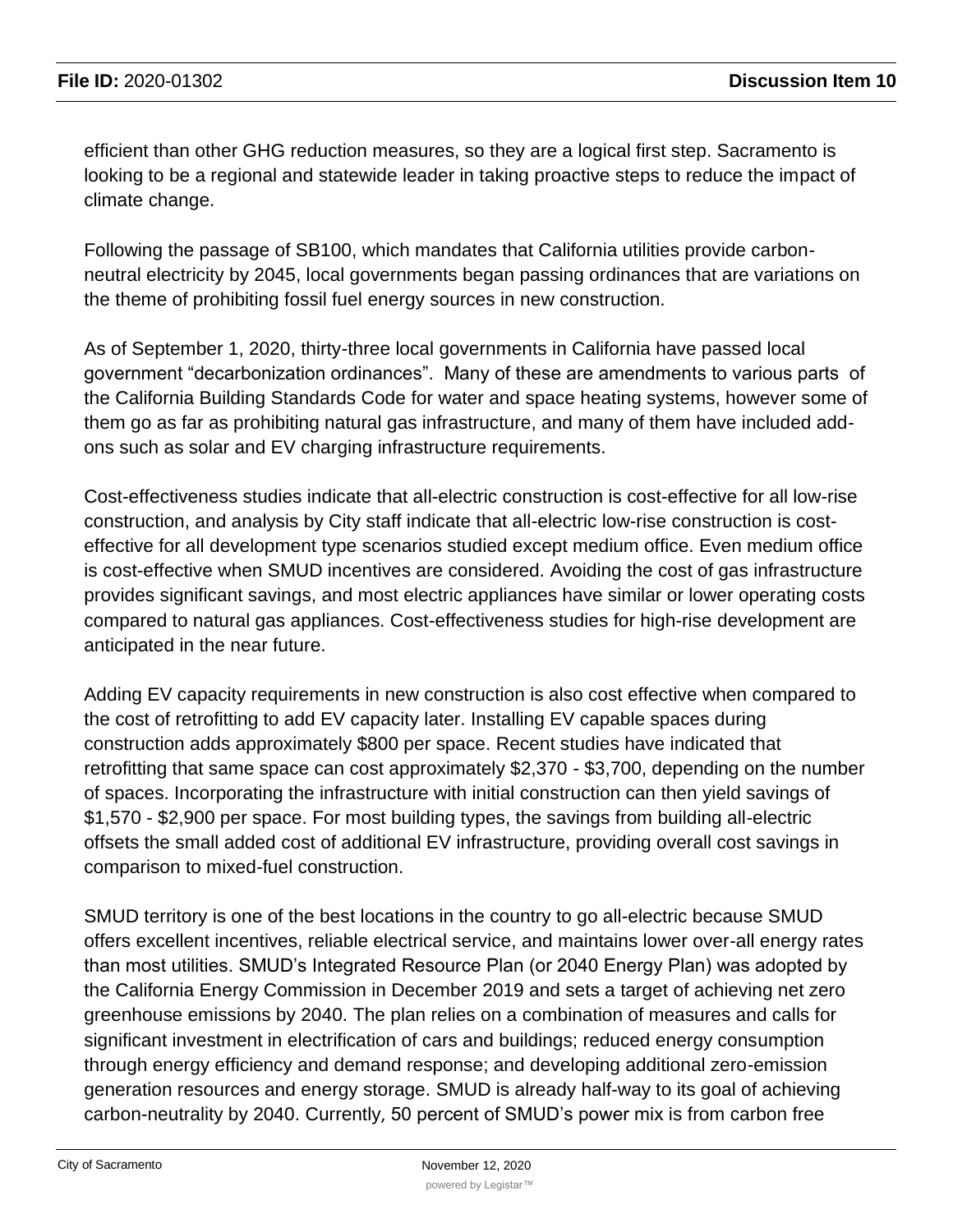sources including solar, wind, geothermal, biomass and hydroelectric. By 2030, SMUD expects 80 percent of their power mix will be carbon free. For additional information, see Attachment 4- SMUD Grid Capacity Letter.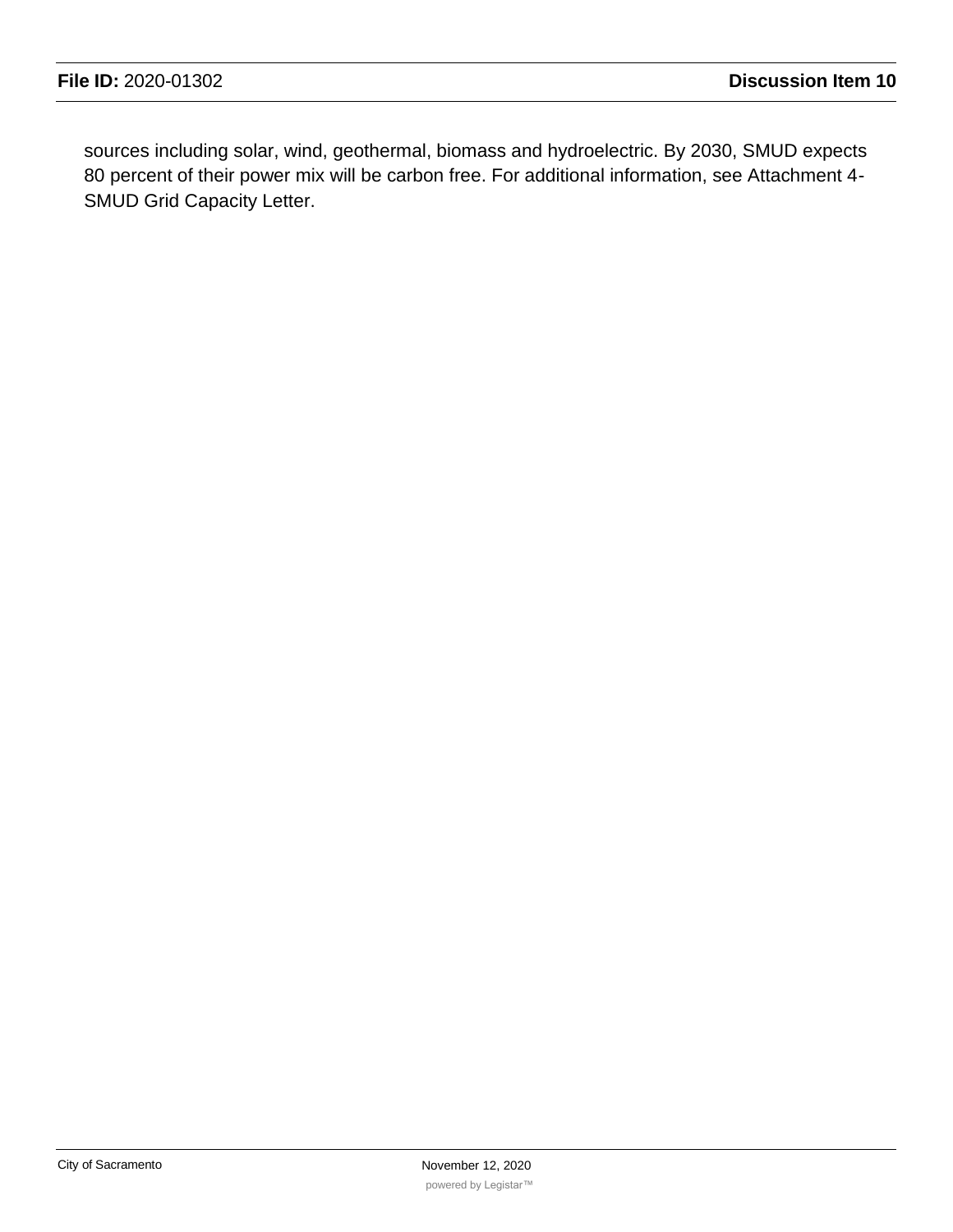# **OUTREACH EFFORTS TO DATE:**

## **2040 General Plan Update/Climate Action Plan Outreach:**

Staff have conducted an extensive community outreach program as part of the outreach for the 2040 General Plan and Climate Action Plan Update which included the concept of electrification. To date, outreach efforts have included:

- Two meetings with the General Plan Environmental Justice Working Group (EJWG) to review 22 GHG reducing actions
- Four city-wide workshops (April/May of 2019)
- Ten community plan meetings (Summer of 2019)
- Three listening sessions (2019)
- Virtual questionnaires with 920 respondents (May-June 2020)
- Plus: Pop-up events, youth engagement at Luther Burbank High School, youth events at Dyer Kelly elementary school, youth engagement through Summer at City Hall, youth engagement with youth ambassadors from La Familia, Asian Resources, and Greentech, Lift every Voice event (2019 and 2020)

The majority of the feedback from the community was supportive of efforts to reduce GHG emissions.

# **Mayor's Commission on Climate Change Community and Stakeholder Engagement:**

The Mayors' Commission on Climate Change (MCCC) met first in November 2018 and held its ninth and final meeting on June 29, 2020 when the final MCCC recommendations were adopted. Throughout the duration of the Commission's efforts, input was gathered from the public, key stakeholders, and Technical Advisory Committee members in person and via online public comment. A series of Business Roundtables was also hosted by the Sacramento Mayor's Office, Climate Commissioners, and the Chambers of both cities.

The Built Environment Technical Advisory Committee solicited comments on the electrification strategies and tactics during each meeting as did the MCCC during its public meetings and online. The City of Sacramento Mayor's Office collaborated with Climate Commissioners Meg Arnold and the Sacramento Metro Chamber to host a series of roundtables and conversations with small and businesses, individuals, large employers, supply chains and over 100 stakeholders tied to business. Priority industries and stakeholder groups included real estate and development, multi-family property owners and managers, building contractors, restaurants, manufacturing operators, major employers, green businesses, shared mobility service providers, labor unions and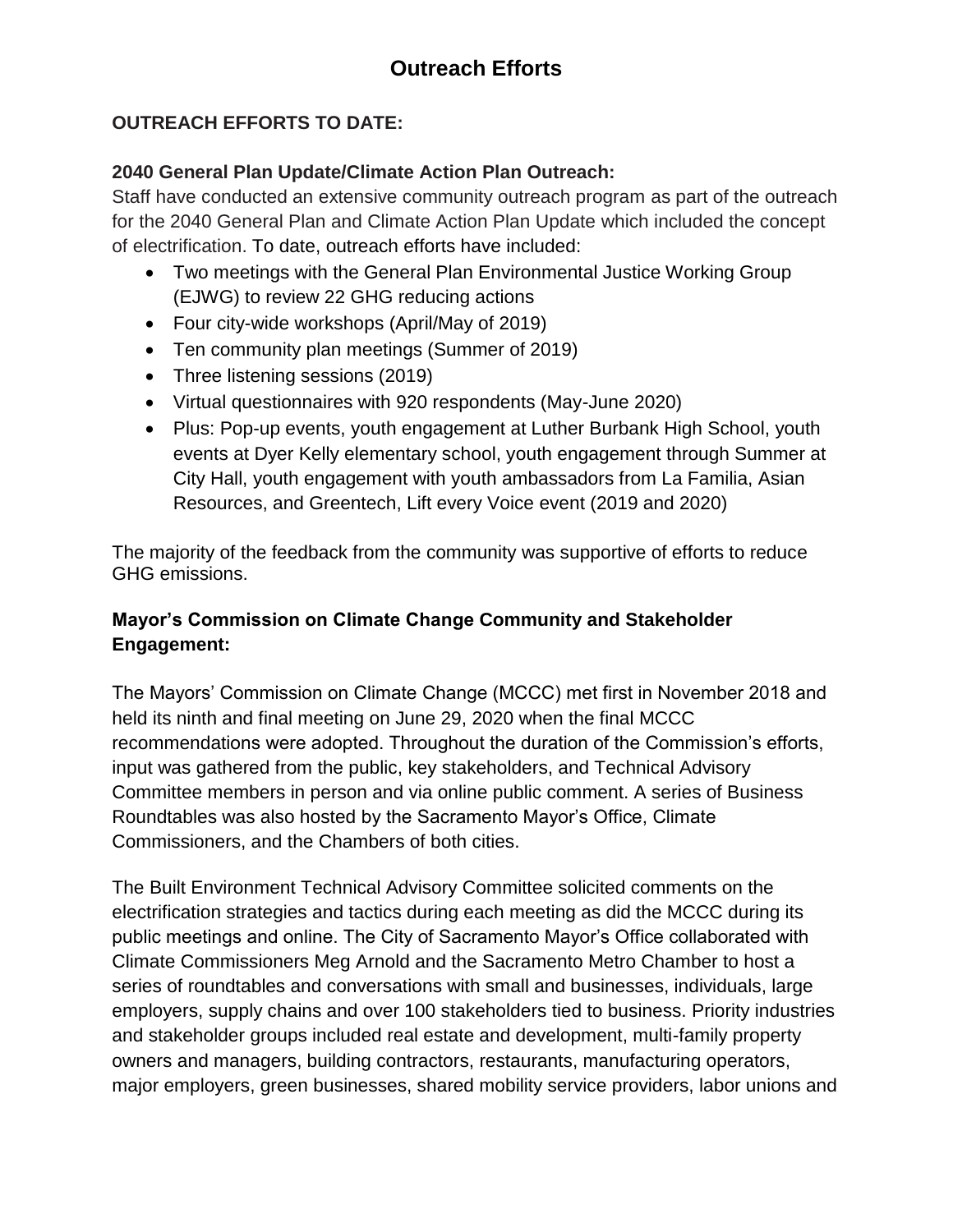# **Outreach Efforts**

workforce development organizations. The City of Sacramento Mayor's Office and Climate Commissioner and West Sacramento Councilman Chris Ledesma presented to and received feedback from the West Sacramento Chamber of Commerce as well. Feedback from the Sacramento Metro Chamber and the Building Industry Association resulted in an amendment to the strategy originally recommended by the Built Environment TAC and ultimately adopted by the MCCC. The comments received from Chamber leadership and developers with existing and potential projects in downtown Sacramento resulted in the split timing strategy for electrification of new construction with low-rise by 2023 and the high-rise buildings by 2026.

Outreach also included feedback from the Equity Technical Advisory Committee and organizations that represent entities that will be affected by the retrofit of future buildings.

## **SMUD's Outreach:**

SMUD kicked off its building electrification efforts in June of 2018 with incentive programs for space and water heating, induction cooking, and programs for single family and multifamily developers. To date over 3,000 customers have taken advantage of these programs. As part of these programs SMUD has performed various outreach including:

- Over a dozen training events focused on architects, engineers, contractor and developers
- Induction training events held in over 6 libraries in the Sacramento area
- Maintained induction cooking unit in the library's' lending program
- Held a heat pump water heater technology forum at SMUD with over 100 attendees.
- Handed out flyers and magnets at home shows
- Building contractors who work in SMUD programs promote electrification and its benefits.
- SMUD's website includes information about the benefits of going electric, information about residential electric vehicles, all-electric smart homes, and SMUD programs (including educational videos explaining the technology and the environmental benefits of the technology).

# **EV Strategy/Blueprint Outreach:**

In December 2017, the City adopted its first EV Strategy following stakeholder and community engagement. The City conducted additional engagement in 2019 to solicit community feedback on EV adoption and development standards through the City's EV Blueprint planning effort: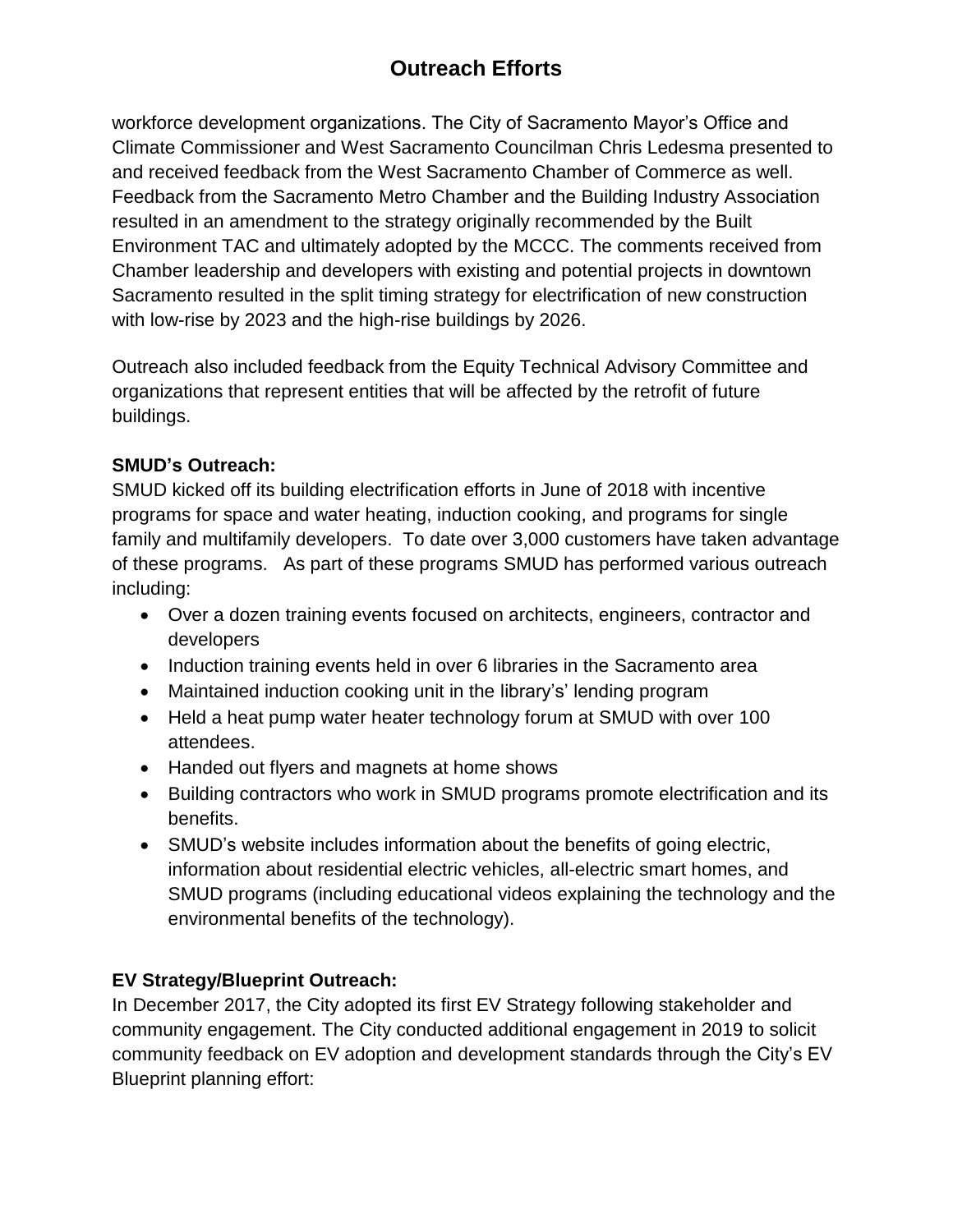- Over 15 community events throughout Sacramento including pop-up events and workshops to stakeholder presentations,
- An online survey available on the City website and at events, with 307 responses.
- A presentation to the Planning and Design Commission, with support for Title 17 amendments and an initial proposal of requiring EV-ready installations with an installed outlet.
- Stakeholder meetings with business and development representatives, affordable housing providers, and EV mobility technology companies.

# **OUTREACH STRATEGY FOR ELECTRIFICATION ORDINANCE**

Ongoing outreach and education meetings including with key stakeholders:

- Local builders, construction industry, and building trades
- Developers
- Restaurant industry
- Business Districts
- Gas & Propane providers
- Community-Based Organizations
- Advocacy Organizations

In addition, City staff will host virtual webinars on specific topics and sectors, such as affordable housing development projects, restaurants and breweries, residential appliances, and electric vehicle infrastructure. The webinar topics and times will be advertised in the coming weeks.

For more information, see the project webpage at: [https://www.cityofsacramento.org/Community-Development/Planning/Major-Projects/General-Plan/About-](https://www.cityofsacramento.org/Community-Development/Planning/Major-Projects/General-Plan/About-The-Project/Climate_Change/Electrification-Ordinance)[The-Project/Climate\\_Change/Electrification-Ordinance](https://www.cityofsacramento.org/Community-Development/Planning/Major-Projects/General-Plan/About-The-Project/Climate_Change/Electrification-Ordinance)

# **SPECIFIC OUTREACH CONDUCTED TO DATE FOR ELECTRIFICATION ORDINANCE:**

## UA Local 447, Plumbers and Pipefitters (October 20, 2020)

- Attendees noted the following:
	- $\circ$  UA Local 447 generally embraces climate actions with some caveats. UA Local 447 canvassed their membership and provided the following information: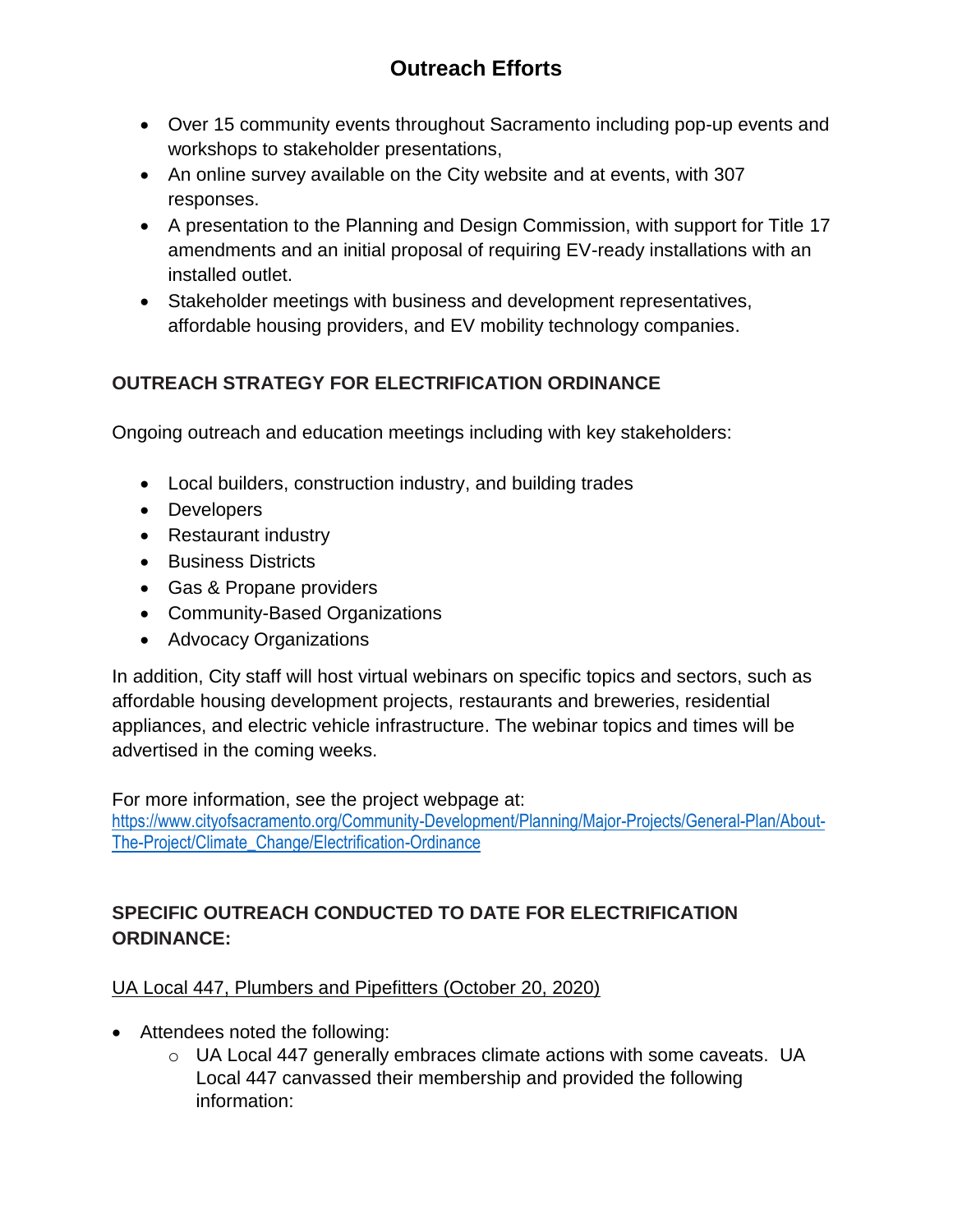- $\circ$  Gas constitutes 18-27% of plumber's and pipefitter's work, 22.5% on the average. According to UA Local 447, this is more than 300,000 person-hours per year. A concern is that this ordinance could potentially put 150 members (10%) out of work in a year.
- o Suggestions: Identify additional opportunities for greywater and rainwater catchment systems to provide work for plumbers and pipefitter to offset losses.

## Downtown Construction/Business Coalition (October 20, 2020)

- Attendees noted the following:
	- o Options and availability are sometimes limited for certain uses. Breweries: Tanks run on gas
	- o Concerns about feasibility and costs for developers.
	- o Availability of equipment for some applications such as industrial uses and larger facilities.
	- o Chefs to have the option of cooking over a flame, and induction does not wear well with caste iron.
	- Concerns: Implications of adopting earlier than 2023:
		- o Post-COVID market recovery not expected until the end of 2022.
		- $\circ$  Need lead time for developers to plain their project. Do not want to drive businesses outside of the City.
		- o Sacramento has a skilled labor gap and shifting to all electric could exacerbate challenges.

### Pacific Gas & Electric (October 23, 2020)

• PG&E conveyed support of the City's electrification efforts.

### Sacramento Metropolitan Air Quality Management District (October 23, 2020)

• SMAQMD supports the efforts due to significant air quality benefits.

### 350 Sacramento (October 26, 2020)

- Recommended moving the effective date forward.
- Recommended expanding to include major retrofits next.

## City of Sacramento Housing Policy Working Group (October 29, 2020)

- Housing Policy Working Group members noted the following:
	- o Recommended meeting with affordable housing developers to understand their unique challenges.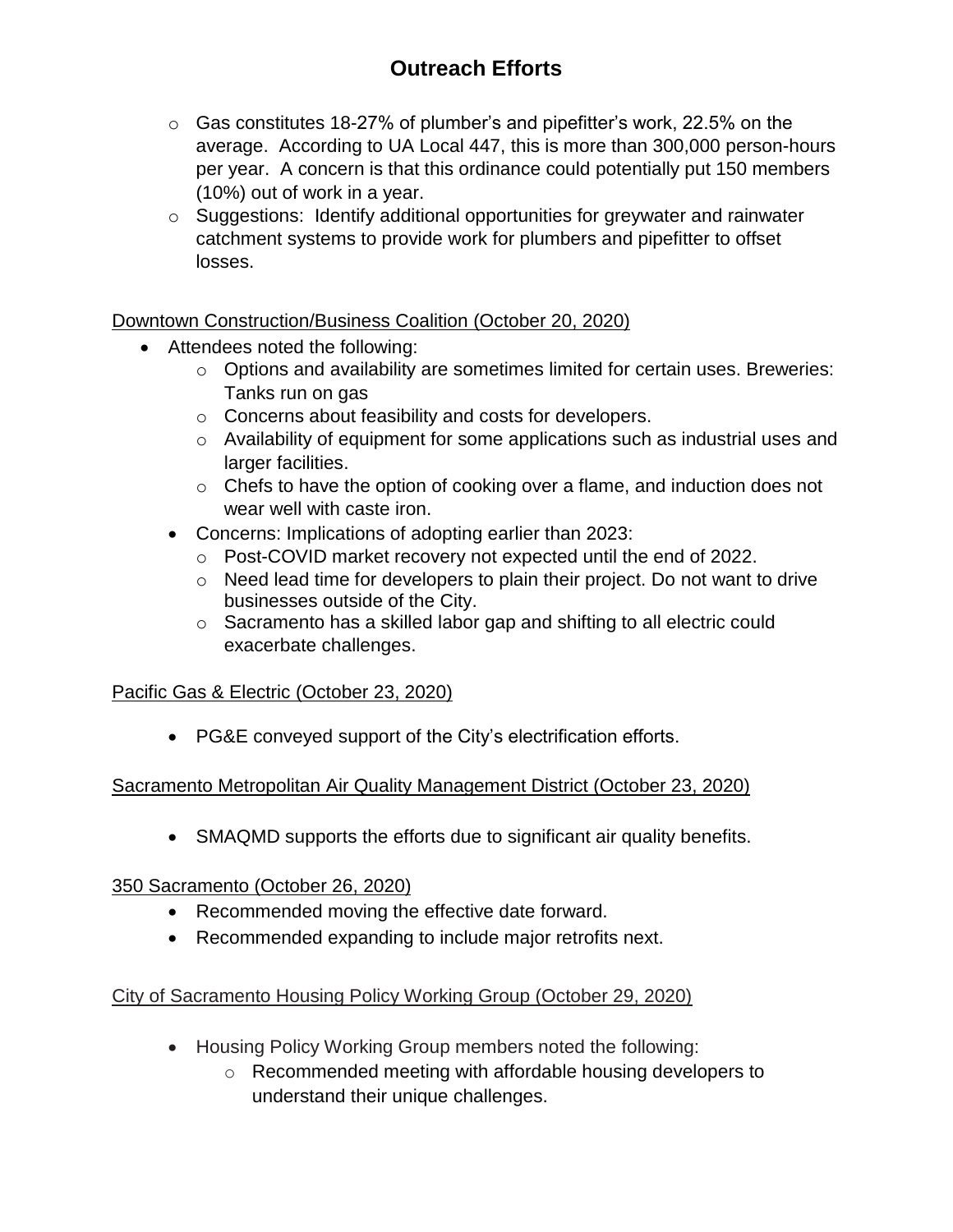# **Outreach Efforts**

- o Interest was expressed in working with SMUD to advance Virtual Net Metering; and
- o The challenge of electric central water heating for high-rise development was noted.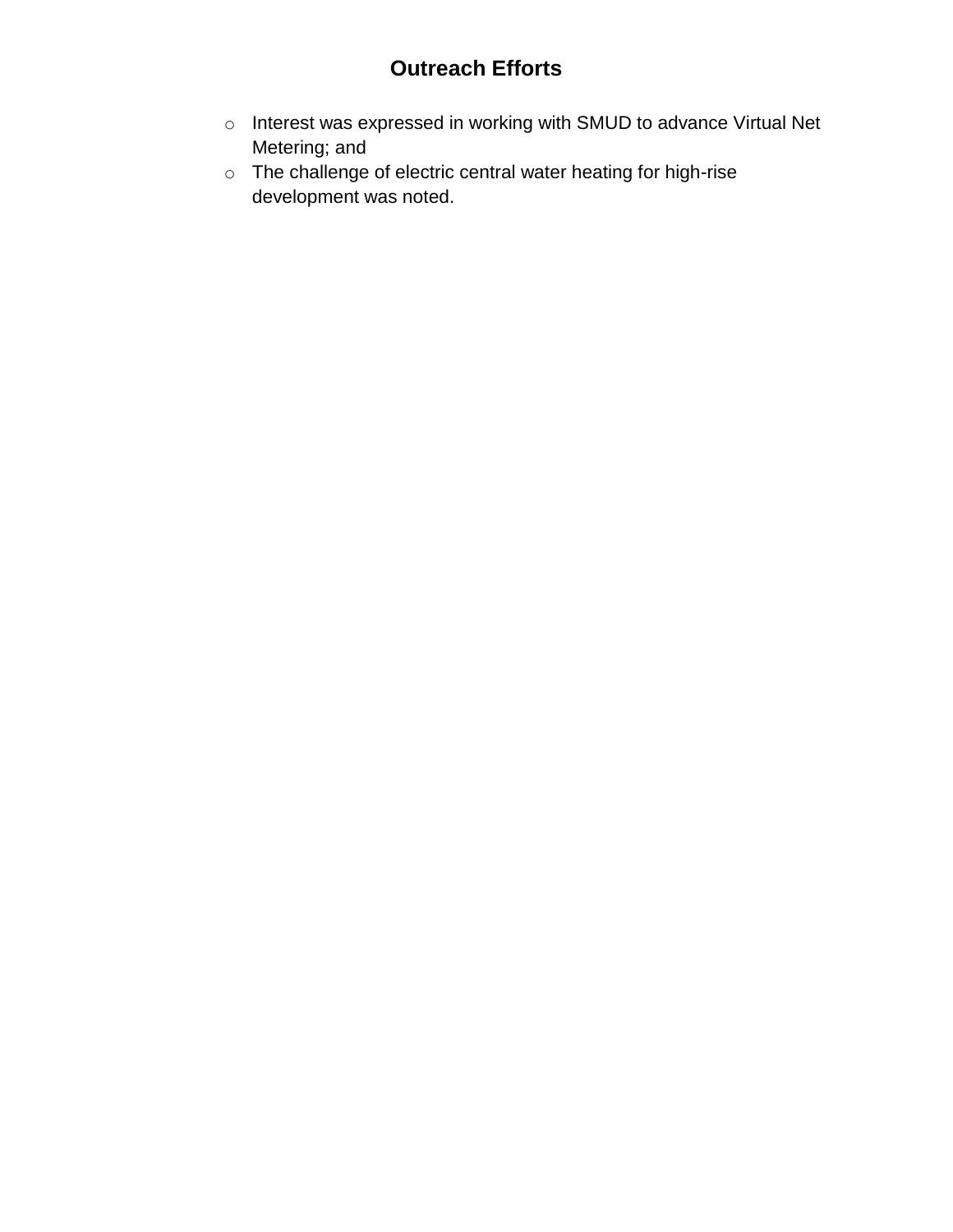| <b>Item/Task</b>                                                                        | <b>Anticipated Dates</b> |
|-----------------------------------------------------------------------------------------|--------------------------|
| Law & Legislation: Review and comment on<br>framework and effective dates               | September 29, 2020       |
| Outreach & education meetings                                                           | Ongoing                  |
| Planning & Design Commission: Review and<br>comment on framework                        | November 12, 2020        |
| Revisions to draft Ordinance based on input                                             | November/December 2020   |
| Planning & Design Commission:<br>Recommendation to Council for approval of<br>Ordinance | January 2021             |
| Law & Legislation: Recommendation to Council<br>for approval of Ordinance               | February 2021            |
| City Council: Public Hearing on Ordinance                                               | March 2021               |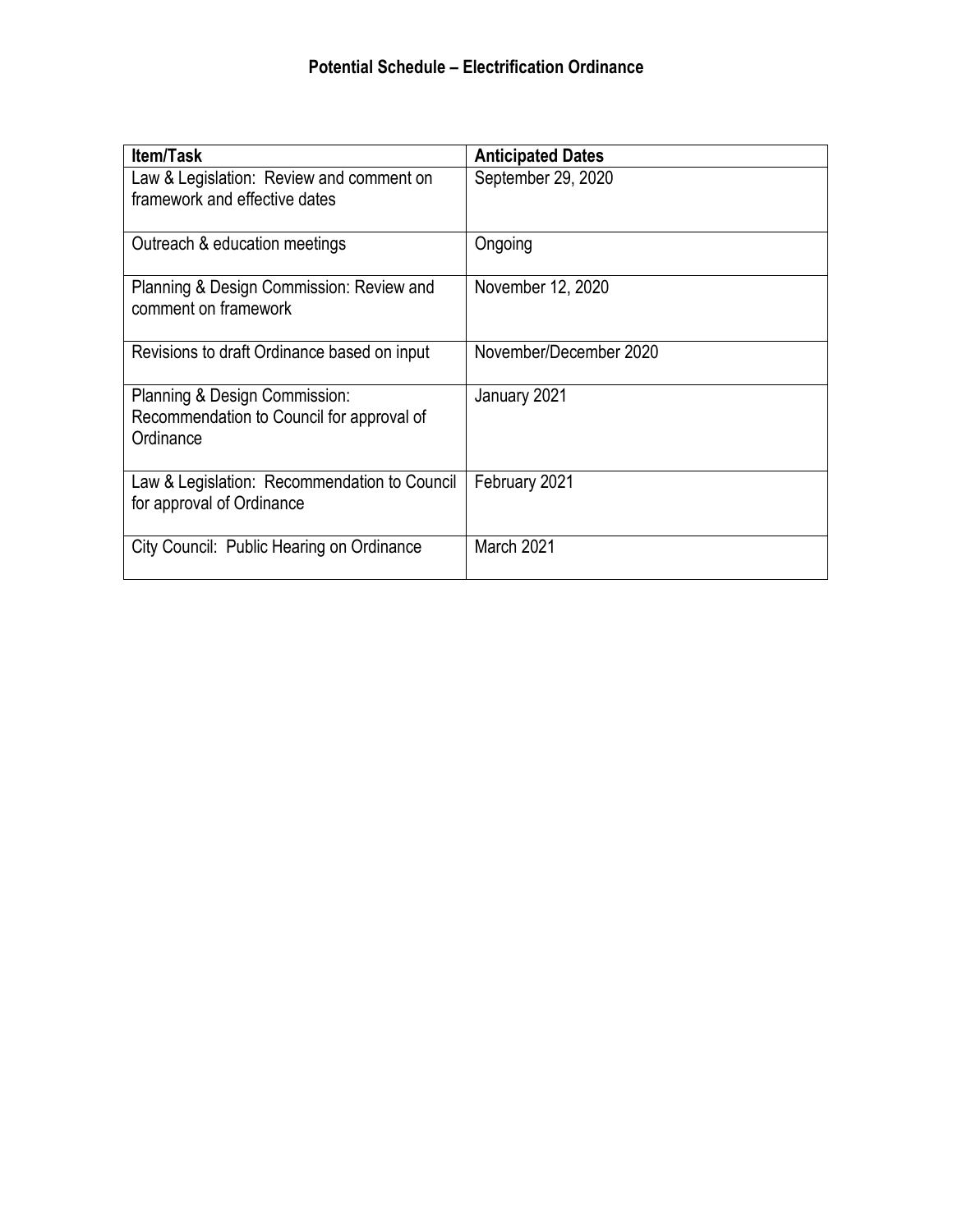#### Introduction

SMUD has been asked to provide additional information on our ability to meet future electrical grid demand associated with an increase in building and transportation electrification.

As explained in more detail below, SMUD has resource and capital investment plans in place to ensure that SMUD can reliably provide the grid capacity needed for electrification of buildings and transportation in Central City and throughout SMUD's service territory. SMUD plans and operates its grid to ensure safe, reliable, and costeffective service today and into the future.

### SMUD's Resource Planning

SMUD has been extensively planning for an increase in electrification for years, most recently through our Integrated Resource Plan ("2040 Energy Plan"), which was adopted by the SMUD Board in 2018 and serves as a roadmap for how SMUD will reduce greenhouse gas emissions in the Sacramento region. It sets ambitious goals to reach net zero carbon emissions by 2040, reducing SMUD's direct emissions from our operations to 1 million metric tonnes (MMT) of greenhouse gas emissions (GHG) by 2040. The Plan relies on a combination of measures and calls for significant investment in electrification of transportation and buildings, reduced energy consumption through energy efficiency and demand response, and development of additional zero-emission generation resources and energy storage. The 2040 Energy Plan will prioritize local investments to drive inclusive economic development, create jobs, spawn innovation, and improve environmental conditions for all the communities and neighborhoods SMUD serves. Electrification is a key component of the 2040 Energy Plan and will not only reduce SMUD's carbon footprint but will also contribute to reducing the greenhouse gas emissions in Sacramento County, which includes the City of Sacramento, by 64 percent. SMUD plans to expand and develop new programs to both remove barriers to local electric vehicle (EV) adoption including expanding charging infrastructure, and also electrify new and existing buildings.

Additionally, SMUD's Board recently adopted a Climate Emergency Declaration, recognizing the immediate threat that climate change has on our community and commits the Board to work toward carbon neutrality by 2030.

### SMUD's Reliability Planning and Capital Investments

Maintaining reliable electrical service is a core value of SMUD. SMUD ensures its longterm ability to serve electricity demand by following federal and state requirements for safety and reliability. We update our transmission and distribution system plans annually; these plans provide a roadmap of expected investments over a 10-year and 5 year horizon to ensure our electrical grid continues to have the capacity to serve existing and future electricity demands in a safe, reliable, and cost-effective manner.